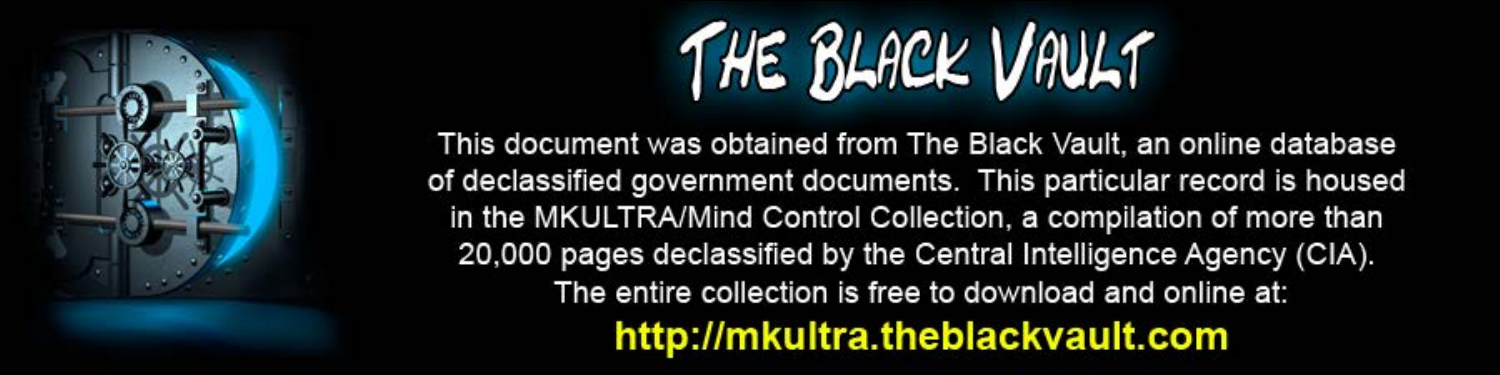26 Nevember 1952

MEMORARDUM FOR: Assistant Director, CCI /

Chief, Ledical Staff Chicf, 015

Exant rome polone<br>was in athen felos

SUBJECT:

 $i \pi$ 

 $\mathcal{L}(\mathbb{Z}^2)$ 

Project ARTICHCLE.

1. Reference is made to the staff study dated 29 August 1952 from Assistant Director/SI to DD/P, DD/I and DD/A. The staff study has been concurred in by the appropriate officers wherein the responsibility for -Project ARTIGHOR has been allocated as follows:

والأوالية بالمراجح فالمتقطة كالطواري المعامل والمتوارد

. a. Overall responsibility for the project should be transferred from OSI to ILEO.

b. KSO should call upon the research and support facilities of CIA Medical Staff and of the Office of Technical Services as required.

c. Liaison with the Research and Development Board and with the Service components should be the responsibility of I250.

d. Responsibility for the evaluation of foreign intelligence aspects of the project should remain in CSI.

2. In conformity with the above allocation of responsibility for Project ARTICHOME, MASO delegates responsibility for the implementation of this project as follows:

a. The Chief, Medical Staff should be responsible for medical research in support of this project which shall consist of research of a basic and operational nature determined by Chief, Medical Staff as appropriate and necessary within the scope of his facilities in support of this preject. In addition, Chief, Medical Staff will conduct research and furnish operational support in response to requests by I&SO and within the limits of facilities available to the Eedical Staff. Requests by I&SO will consist of specific elements of research, materials and personnel in support of operational use of Project ARTICHORE.

b. Chief of OTS has advised that in view of lack of facilities and other requirements, his staff is not in a position to undertake full-scale support of this program as outlined. In addition, OTS advises it will not undertake operations within this project on its own but will restrict itself to laboratory type research and experimentation. In accordance with this understanding OTS will conduct,